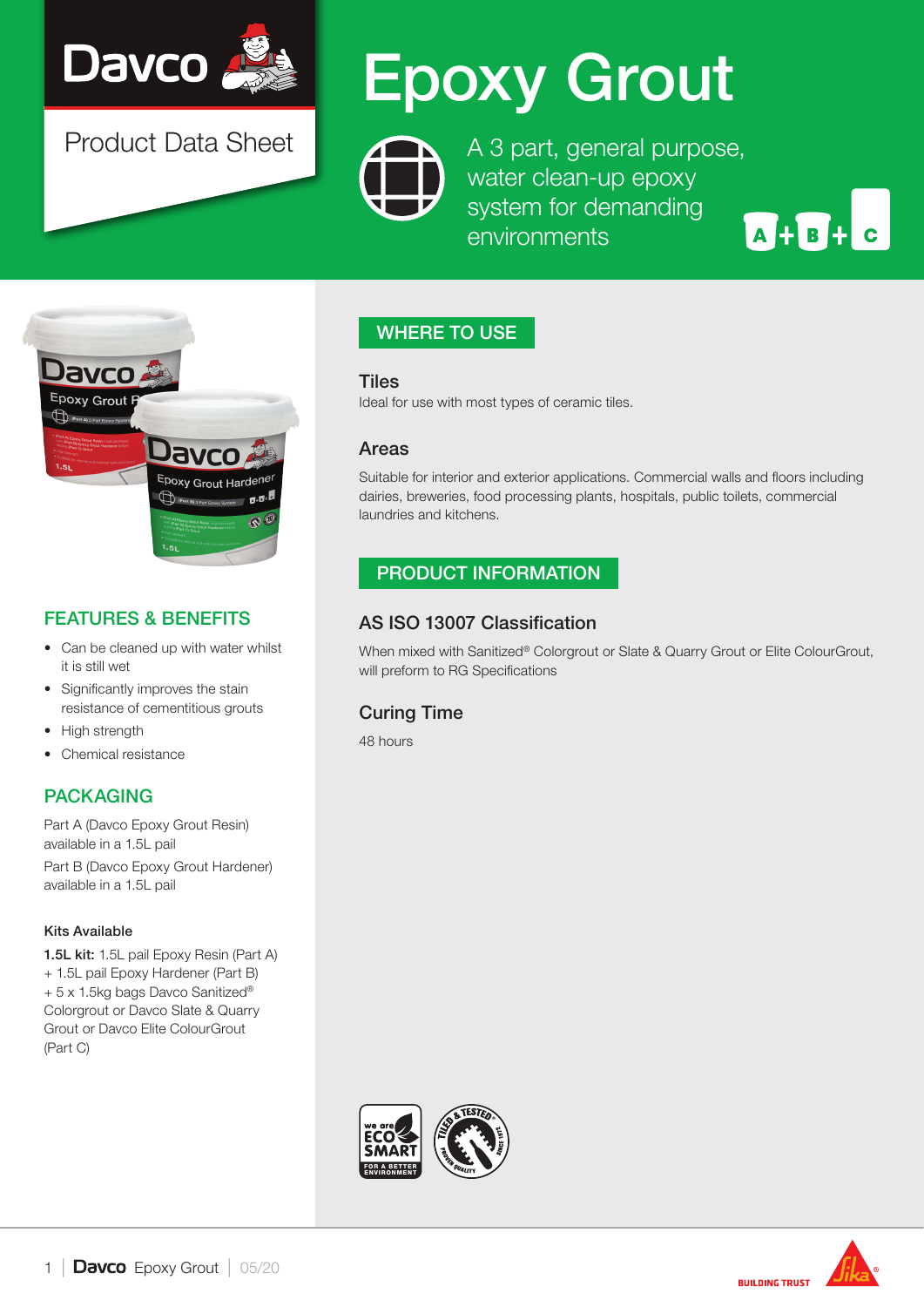

## DIRECTIONS FOR USE

Test the product in an inconspicuous area first

#### SURFACE PREPARATION

- Before commencing grouting, ensure the tile adhesive has set firmly. This usually requires 24 hours with the majority of tile adhesives
- Remove any spacer lugs, rake-out any excess adhesive and any loose or foreign material from the grout joints
- In general, ensure the grout joints are clean and dry

### **Coverage**

The coverage of the grout will vary depending upon the texture, size and thickness of the tile and the width of the grout joint. Use the table below as a general guide:

| <b>TILE SIZE</b>              | <b>COVERAGE PER KIT IN M<sup>2</sup></b><br><b>JOINT WIDTH</b> |                 |                  |
|-------------------------------|----------------------------------------------------------------|-----------------|------------------|
|                               | 3mm                                                            | 5 <sub>mm</sub> | 10 <sub>mm</sub> |
| 50 x 50 x 6mm                 | 8                                                              | 5               |                  |
| $100 \times 100 \times 10$ mm | 10                                                             | 6               | З                |
| 150 x 150 x 10mm              | 15                                                             | 9               | 4.5              |
| 200 x 100 x 10mm              | 13                                                             | 8               |                  |
| 300 x 300 x 10mm              | 30                                                             | 18              |                  |

#### MIX PREPARATION Mix Process

| <b>SITUATION / REQUIREMENT</b> | <b>MIX REQUIREMENTS PER 1.5L</b>                                                                                                                                                                          |
|--------------------------------|-----------------------------------------------------------------------------------------------------------------------------------------------------------------------------------------------------------|
| General applications           | 1.5L of Part A (Epoxy Grout Resin) +<br>1.5L of Part A (Epoxy Grout Hardener)<br>+ 7.5kg or 8kg of Part C (Davco<br>Sanitized® Colorgrout or Davco<br>Slate & Quarry Grout or Davco Elite<br>ColourGrout) |

- 1. It is recommended that the system be prepared using a slow speed electric drill fitted with a suitable mixing paddle. Maintain the following ratios:
	- –1.5 litre of Epoxy Grout Resin (Part A)
	- –1.5 litre of Epoxy Grout Hardener (Part B)
	- –7.5kg or 8kg of Davco Sanitized® Colorgrout or Davco Slate
- & Quarry Grout or Davco Elite ColourGrout (Part C).
- 2. Initially add the Epoxy Grout Resin (Part A) to the Epoxy Grout Hardener (Part B) in a clean bucket and mix thoroughly.
- 3. Ensure Epoxy Grout Resin (Part A) and Epoxy Grout Hardener (Part B) are well combined.
- 4. To this mix, while stirring with a mixing paddle attached to a drill, slowly add the grout (Part C). Do not mix by hand.
- 5. Continue to mix for several minutes until the colour is uniform free of lumps of powder.

#### APPLICATION

- 1. Work the grout into the joints in a diagonal motion using a rubber float or squeegee.
- 2. Ensure that the grout is worked into the joint and does not sit on top or "bridge" it.
- 3. Remove excess grout from the surface of the tiles using a diagonal motion.
- 4. Grout only 2 to 4 square metres at a time before clean up.
- 5. Use a damp sponge to clean up the remainder of the grout. Rinse the sponge regularly with clean warm water for best results.
- 6. Do not flood the floor with water. Ensure the sponge is kept clean and the water is changed regularly.
- 7. Remove any excess moisture from the grout joints, to avoid discolouration or colour variations.
- 8. Allow the grout to cure for 48 hours before exposing to the intended environment.

#### Clean-up & Return to Service

• Clean tools and equipment with water before the grout dries

#### **PRECAUTIONS**

#### Safety

- SDS is available from www.davcoaustralia.com.au
- It is recommended that applicators wear PVC or similar gloves and safety goggles while handling this product
- Keep out of reach of children. If eye contact occurs, rinse with cool water
- If ingested get immediate medical assistance